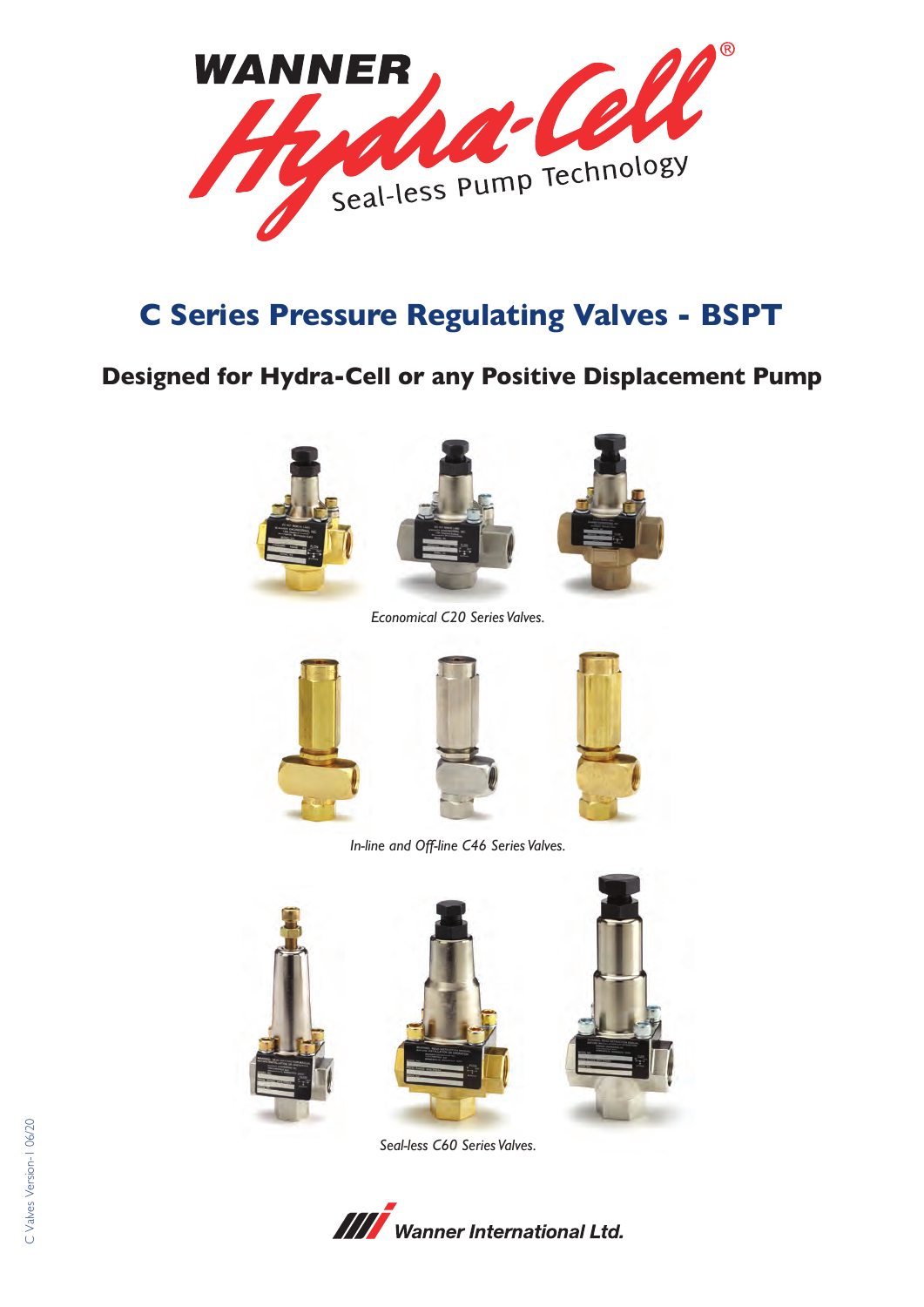# **C Series Pressure Regulating Valves**

#### **Versatile Application for Positive Displacement Pumps**

Designed for use with any positive displacement pump, Hydra-Cell C Series pressure regulating valves bypass system fluid to prevent excess system pressure. They can also be used as pressure relief valves.

When a system discharge is completely closed (e.g. closed spray gun, closed valve, plugged nozzle) the Hydra-Cell valve bypasses the total system fluid flow. The valves also balance system pressure for multiple-gun operations.

### **Design Advantages**



*Tapered design of the C20 Series valves plunger.*

The valve design is based on using a simple tapered plunger with a valve seat. When excess pressure overcomes the adjustable spring pressure on the plunger, the plunger lifts off the seat, allowing fluid to bypass and reduce system pressure.

When the valve is mounted in the discharge line, its modified flow-through design reduces wear on the plunger and seat. Baffles on either side of the plunger and seat extend valve life by directing flow around these critical components.

### **Seal-less Diaphragm**



#### **Performance Advantages**

- Accurate and repeatable.
- Adjustable.
- Immediate response.
- Smooth, chatter-free bypass.
- No external springs or moving parts.
- Flow-through design with minimal pressure surge.
- Heavy-duty construction.

#### **Easy to Service**

Hydra-Cell C Series valves can be serviced in place without removing any fittings or plumbing. Simply remove the top of the body and replace any worn internal components.



*The model C62 seal-less valve is the most frequently specified pressure regulating valve in a Hydra-Cell pumping system.*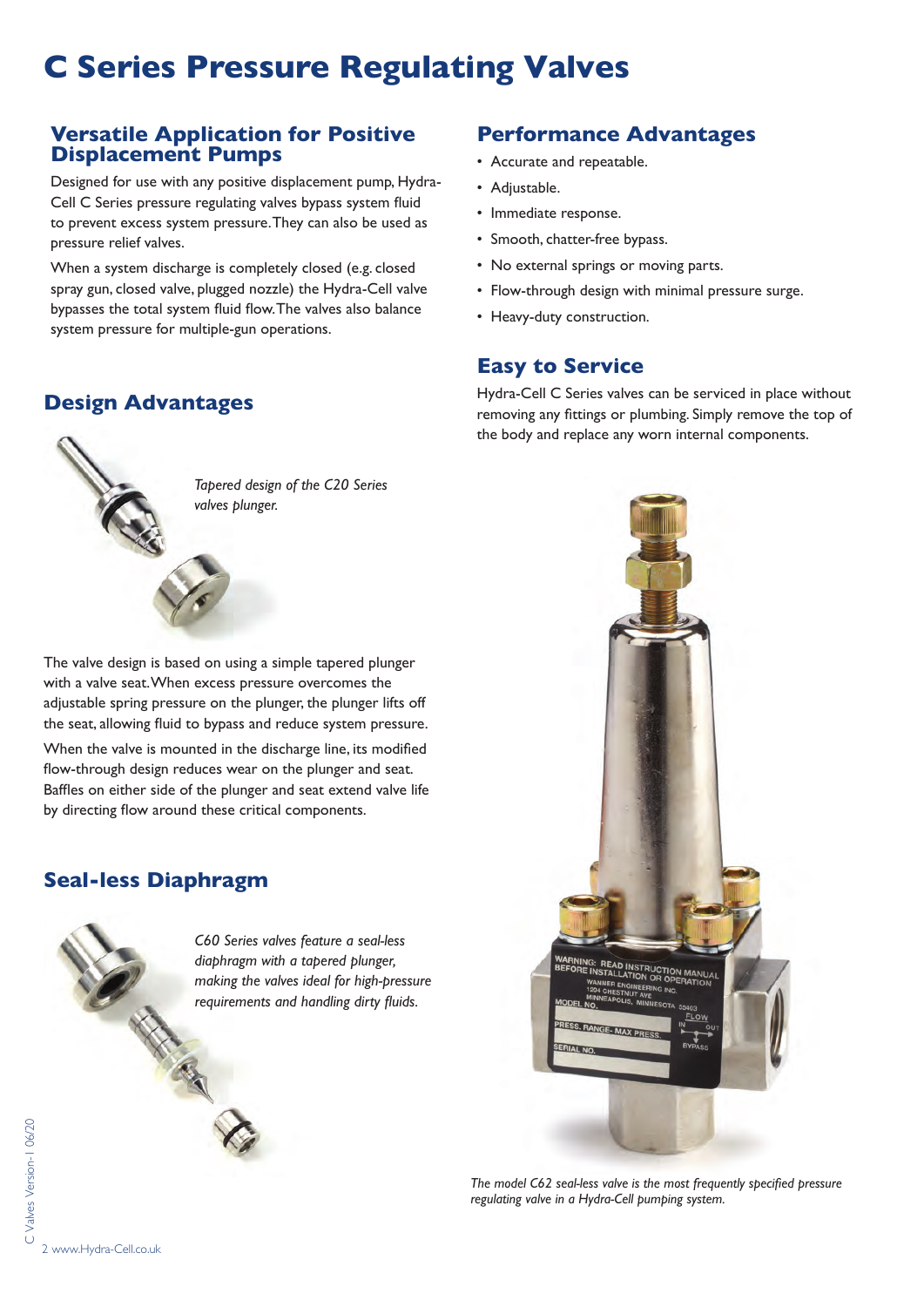## **C20 Series Valves**



*C22 valve with Brass body*

#### **Dimensions**

### **C22 with 3/4" BSPT Ports** mm (Inches)





*C23 valve with Stainless Steel body*

#### **C23 with 1" BSPT** mm (Inches)







*C24 valve with Brass body*

### **C24 with 1-1/4" BSPT Ports** mm (Inches)



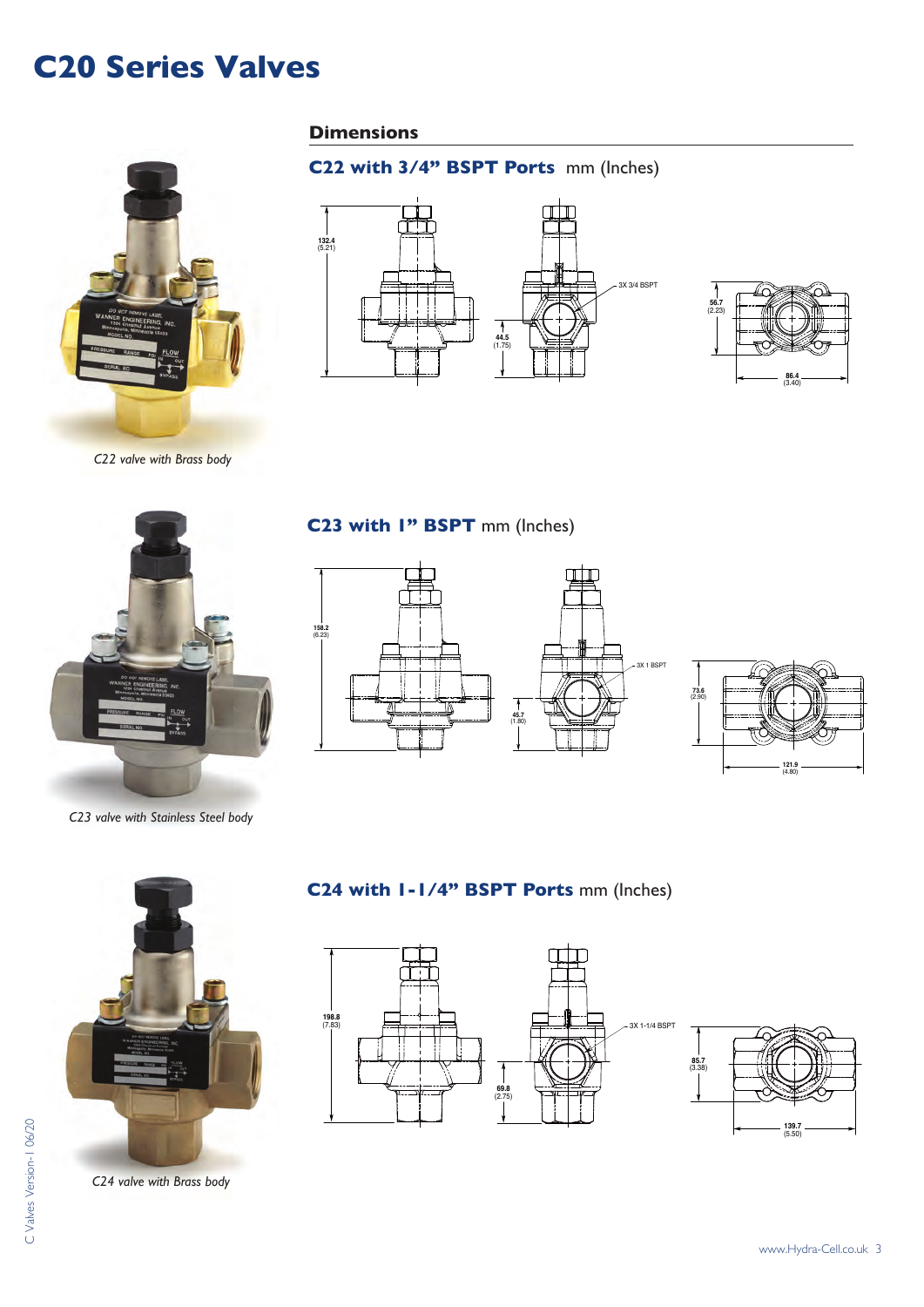## **C20 Series Valves How to Order**

#### **Ordering Information**  $1 \t\t |2 \t\t |3 \t\t |4 \t\t |5 \t\t |6 \t\t |7 \t\t |8 \t\t |9 \t\t |10 \t\t |11$ A complete C22, C23 or C24 Model Number contains 11 digits, including 8 customer-specified design and material options, for  $\mathbf{C} \parallel ^{2} 2$ D

example: C22DABNSSEF.

| <b>Digit</b> | Order<br>Code     | <b>Description</b>                                                |
|--------------|-------------------|-------------------------------------------------------------------|
| $1 - 4$      |                   | <b>Valve Configuration &amp; Capacities</b>                       |
|              | <b>C22D</b>       | 11.3-37.8 l/min (3-10 gpm) BSPT Ports                             |
|              | C <sub>23</sub> D | 11.3-75.7 I/min (3-20 gpm) BSPT Ports                             |
|              | <b>C24D</b>       | 18.9-151.4 I/min (5-40 gpm) BSPT Ports                            |
| 5            | A                 | <b>Pressure Range (Spring Selection)</b><br>5-34 bar (75-500 psi) |
|              | B                 |                                                                   |
|              |                   | 34-69 bar (500-1000 psi)                                          |
|              | C                 | 69-103 bar (1000-1500 psi)                                        |
| 6            |                   | <b>Body/Top Material</b>                                          |
|              | B<br>н            | <b>Brass/Plated Steel</b><br>Hastelloy CW12MW/Plated Steel        |
|              | S                 | 316L Stainless Steel/Plated Steel                                 |
| 7            |                   | <b>Seals/Back-up Seals</b>                                        |
|              | A                 | Urethane/UHMW Polyethylene                                        |
|              | B                 | <b>FKM/UHMW Polyethylene</b>                                      |
|              | E                 | EPDM/PTFE                                                         |
|              | N                 | Buna-N/Buna-N                                                     |
|              | V                 | <b>FKM/PTFE</b>                                                   |
| 8            |                   | <b>Valve Seats</b>                                                |
|              | н                 | Hastelloy C                                                       |
|              | R                 | 316L Stainless Steel                                              |
|              | S                 | 17-4 Stainless Steel                                              |
|              | Т                 | Tungsten Carbide                                                  |
| 9            |                   | <b>Plungers</b>                                                   |
|              | н                 | Hastelloy C                                                       |
|              | R                 | 316L Stainless Steel                                              |
|              | S                 | 17-4 Stainless Steel                                              |
|              | Т                 | Tungsten Carbide                                                  |
| 10           |                   | <b>Seat Size</b>                                                  |
|              | E                 | For C22 Models                                                    |
|              | J                 | For C23 Models                                                    |
|              | N                 | For C24 Models                                                    |
| 11           |                   | <b>Port Size</b>                                                  |
|              | F                 | For C22 Models (3/4")                                             |
|              | G                 | For C23 Models (1")                                               |
|              | н                 | For C24 Models (1-1/4")                                           |

*For Installation Guidelines, and reference on identifying metallic components of C20 Series plungers and plunger valve seats, see page 9.*

### **Ratings and Specifications**

| <b>Flow Capacity</b><br><b>Maximum</b> |                           |                | <b>Minimum</b>             |           |  |
|----------------------------------------|---------------------------|----------------|----------------------------|-----------|--|
| Model                                  | gpm                       | l/min          | gpm                        | l/min     |  |
| C22                                    | 10.0                      | 37.8           | 3.0                        | 11.3      |  |
| C <sub>23</sub>                        | 20.0                      | 75.7           | 3.0                        | 11.3      |  |
| C <sub>24</sub>                        | 40.0                      | 151.4          | 5.0                        | 18.9      |  |
| <b>Pressure Range</b>                  |                           |                | <b>Model Configuration</b> |           |  |
| (All Models)                           | DA                        |                | DB                         | DC        |  |
| psi                                    | 75-500                    |                | 500-1000                   | 1000-1500 |  |
| bar                                    | $5 - 34$                  |                | 34-69                      | 69-103    |  |
| Max. Temperature                       |                           | 93 °C (200 °F) |                            |           |  |
| <b>Inlet &amp; Outlet Ports</b>        |                           |                |                            |           |  |
| C <sub>22</sub>                        |                           | $3/4$ " BSPT   |                            |           |  |
| C <sub>23</sub>                        | 1" BSPT                   |                |                            |           |  |
| C <sub>24</sub>                        | $1-1/4"$ BSPT             |                |                            |           |  |
| Weight                                 |                           |                |                            |           |  |
| C22                                    | 1.3 kg $(3 \text{ lbs.})$ |                |                            |           |  |
| C <sub>23</sub>                        | $2.7 \text{ kg}$ (6 lbs.) |                |                            |           |  |
| C <sub>24</sub>                        | 4.5 kg (10 lbs.)          |                |                            |           |  |

C22 valves are used with Hydra-Cell models G10 and G12.

C23 valves are used with Hydra-Cell model G25.

C24 valves are used with Hydra-Cell models G35 and G66.

**C20 Series valves can be used as a lower-cost alternative to C60 Series seal-less valves when higher discharge pressures are not required.**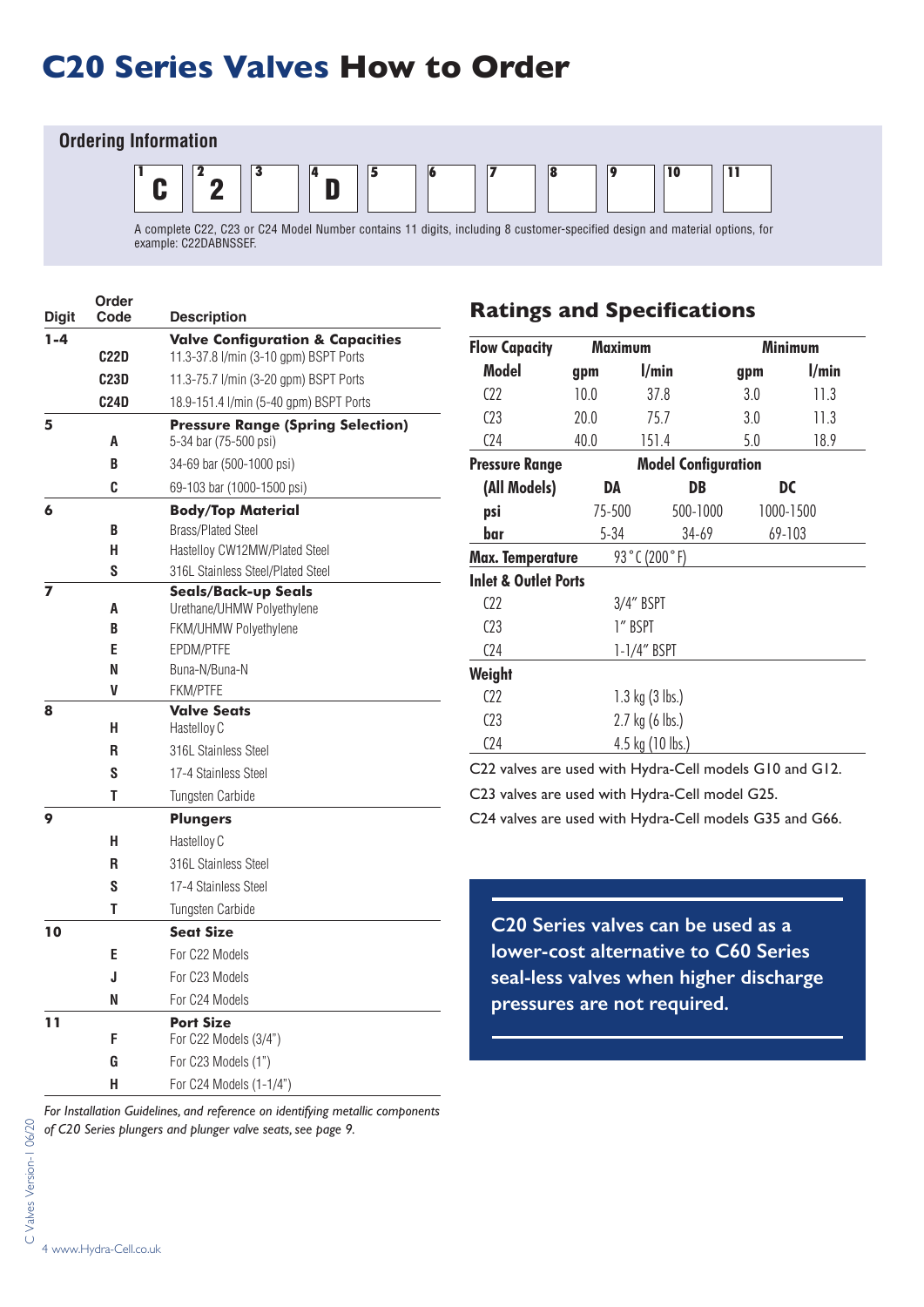## **C46 Series Valves - only available in NPT Ports**

**Dimensions**



*C46 In-line with Brass body.*



*C46 Off-line with Stainless Steel body.*



*C46 Off-line with Brass body.* 

### **Outlet** 3/8 NPT 3/8 NPT **Inlet** 3/8 NPT **105.4** (4.50) **22.2** (.88) **50.8** (2.00) **27.9**  $(1.10)$ **25.4** (1.00) **105.4**  $\sim$ **22.2**  $\perp$ **27.9** (1.10)

#### **C46 for Off-Line Mount with 3/8" NPT Ports mm (Inches)**

**C46 for In-Line Mount with 3/8" NPT Ports** mm (Inches) **25.4**

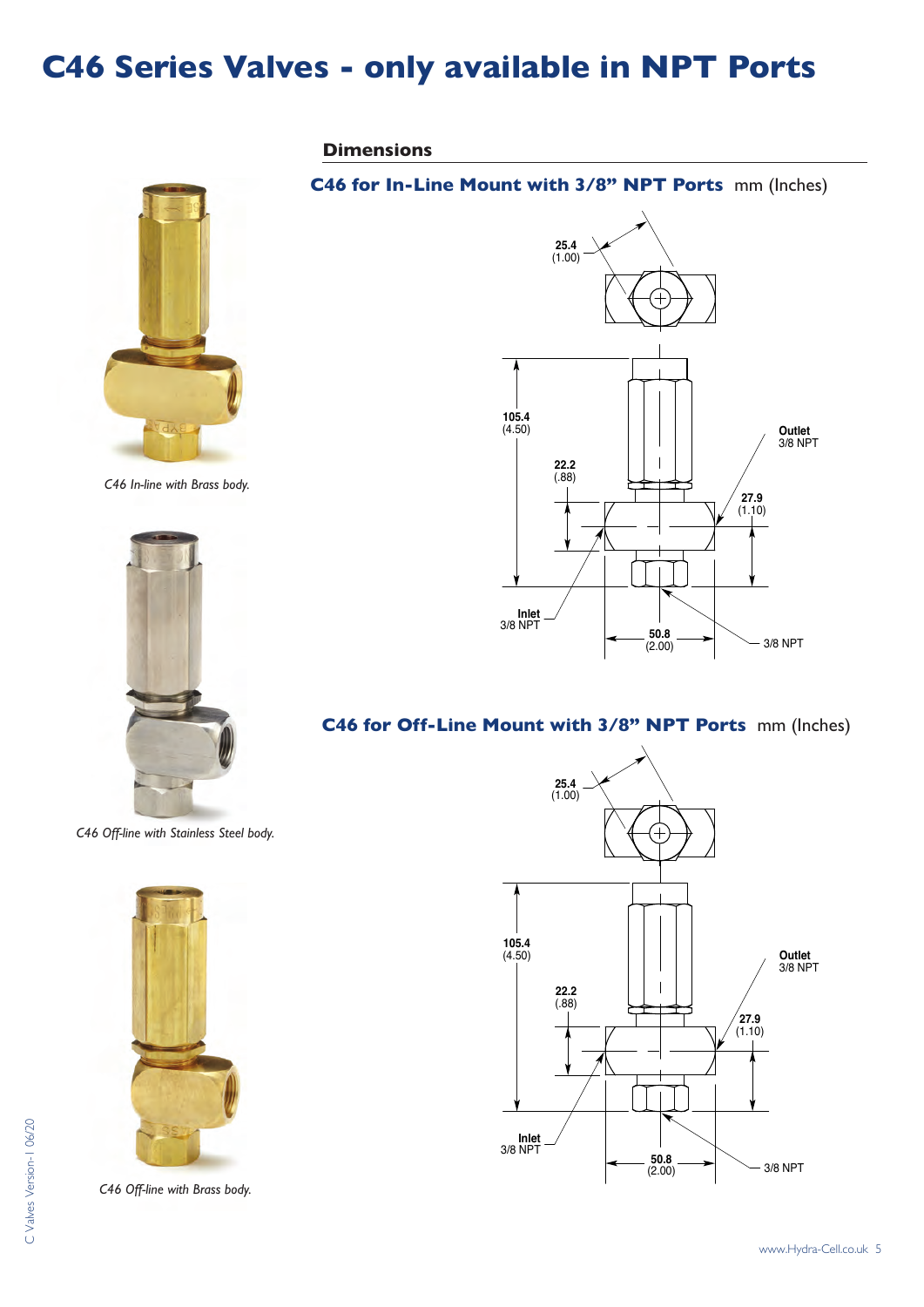# **C46 Series Valves How to Order**

#### **Ordering Information**



| <b>Digit</b> | Order<br>Code | <b>Description</b>                          |
|--------------|---------------|---------------------------------------------|
| $1 - 3$      |               | <b>Valve Configuration &amp; Capacities</b> |
|              | C46           | 1-37.8 l/min (0.2-10 gpm) NPT Ports         |
| 4            |               | <b>Mounting Design</b>                      |
|              | A             | In-line (Brass only)                        |
|              | B             | Off-line (Brass or Stainless Steel)         |
| 5            |               | <b>Pressure Range (Spring Selection)</b>    |
|              | A             | Low Spring: 3-34 bar (50-500 psi)           |
|              | R             | Medium Spring: 7-62 bar (100-900 psi)       |
|              | C             | Standard Spring: 13-103 bar (200-1500 psi)  |
| 6            |               | <b>Body Material</b>                        |
|              | B             | <b>Brass</b>                                |
|              | S             | 316L Stainless Steel (Off-line models only) |
| 7            |               | O-rings                                     |
|              | E             | EPDM                                        |
|              | N             | Buna-N                                      |
| 8            | V             | <b>FKM</b><br><b>Piston</b>                 |
|              | S             | 316L Stainless Steel                        |
|              |               |                                             |
| 9            |               | <b>Seat</b>                                 |
|              | S             | 316L Stainless Steel                        |
| 10           |               | <b>Seat Size</b>                            |
|              | E             | For C46 Models                              |
| 11           |               | <b>Port Size</b>                            |
|              | E             | For C46 Models (3/8" NPT)                   |

### **Ratings and Specifications**

| <b>Flow Capacity</b>            |      | <b>Maximum</b>            | <b>Minimum</b> |       |
|---------------------------------|------|---------------------------|----------------|-------|
| <b>Model</b>                    | gpm  | l/min                     | gpm            | l/min |
| C <sub>46</sub> In-line         | 7.0  | 26.5                      | 0.2            | 1.0   |
| C46 Off-line                    | 10.0 | 37.8                      | 0.2            | 1.0   |
| <b>Pressure Range</b>           |      |                           |                |       |
| Low Spring                      |      | 3-34 bar (50-500 psi)     |                |       |
| Medium Spring                   |      | 7-62 bar (100-900 psi)    |                |       |
| <b>Standard Spring</b>          |      | 13-103 bar (200-1500 psi) |                |       |
| <b>Max. Temperature</b>         |      | 93°C (200°F)              |                |       |
| <b>Inlet &amp; Outlet Ports</b> |      | $3/8''$ NPT               |                |       |
| Weight                          |      | $0.33$ kg (12 oz.)        |                |       |

C46 Series valves are used with Hydra-Cell models G20, G21, G22, G03/G13, and G03/G13 Mono-Block.

*For Installation Guidelines, see page 9.*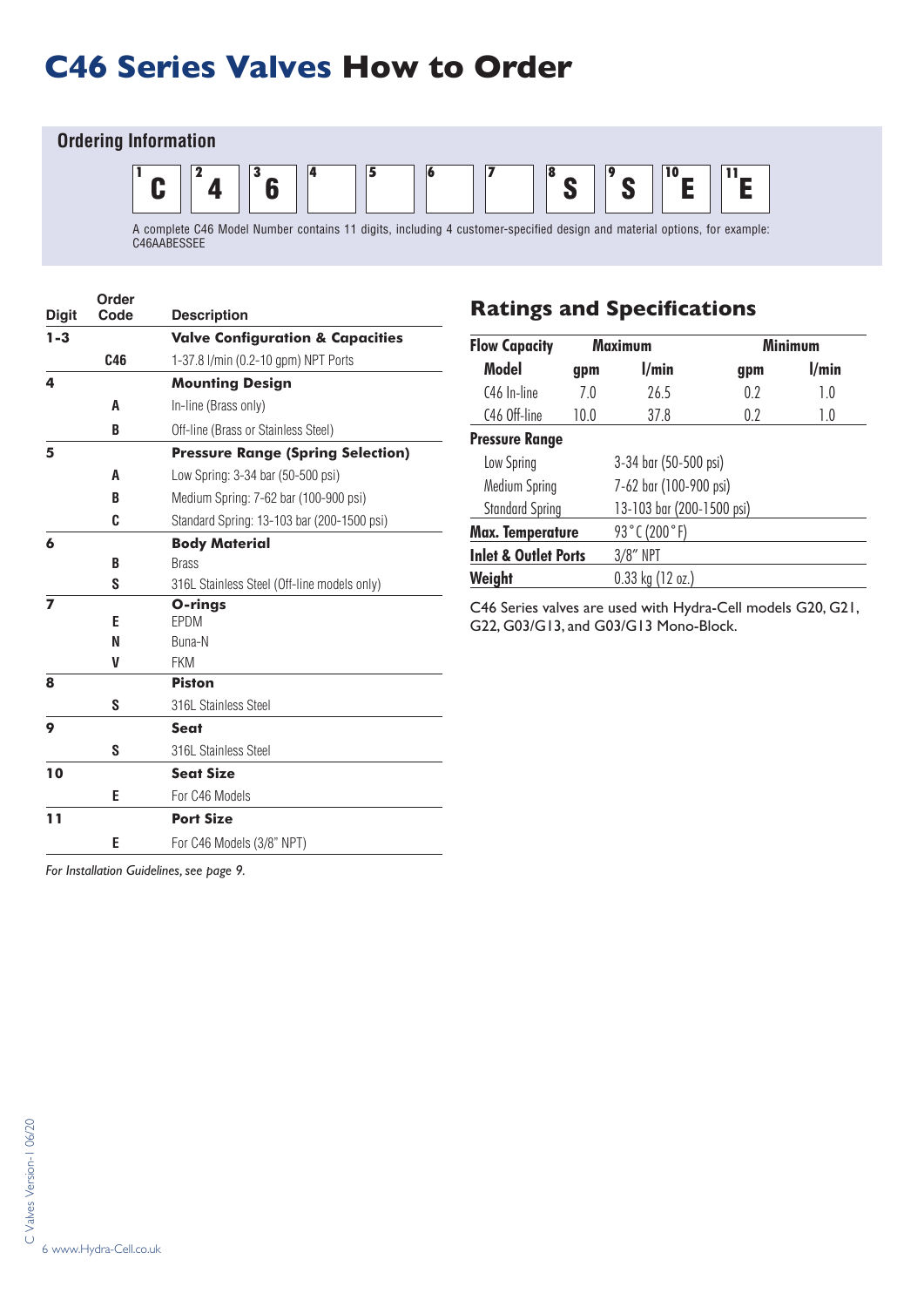## **C60 Series Valves**

#### **Dimensions**

**220.6** (8.68)



**C62 with 3/4" BSPT Ports** mm (Inches)





3X 3/4 BSPT

*C62 valve with Stainless Steel body*



*C63 valve with Brass body*

#### **C63 with 1" BSPT Ports** mm (Inches)







*C64 valve with Stainless Steel body*

### **C64 with 1-1/4" BSPT Ports** mm (Inches)

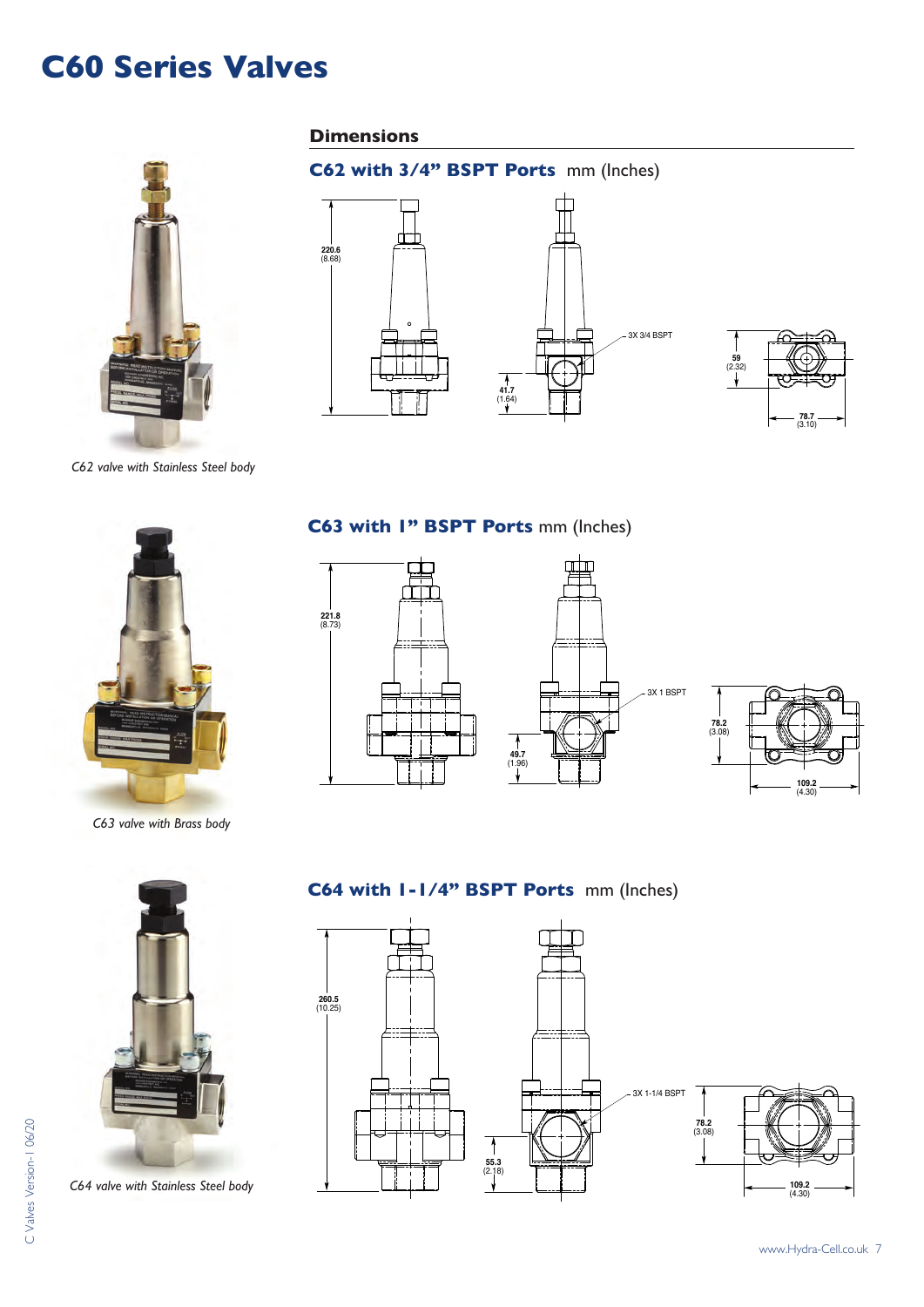# **C60 Series Valves How to Order**



example: C62DBBVSSEF.

| $1 - 3$<br><b>Valve Configuration &amp; Capacities</b><br>3-53.0 l/min (1-14 gpm)<br>C62<br>C63<br>3-94.6 l/min (1-25 gpm)<br>C64<br>3-151.4 l/min (1-40 gpm)<br>4<br><b>Inlet/Outlet Ports</b><br><b>BSPT Threaded Ports</b><br>D<br><b>Pressure Range (Spring Selection)</b><br>5<br>C62: 5-34 bar (75-500 psi)<br>A<br>C63: 5-69 bar (75-1000 psi)<br>C64: 5-69 bar (75-1000 psi)<br>C62: 34-172 bar (500-2500 psi)<br>B<br>C63: 69-172 bar (1000-2500 psi)<br>C64: 69-172 bar (1000-2500 psi) |  |
|---------------------------------------------------------------------------------------------------------------------------------------------------------------------------------------------------------------------------------------------------------------------------------------------------------------------------------------------------------------------------------------------------------------------------------------------------------------------------------------------------|--|
|                                                                                                                                                                                                                                                                                                                                                                                                                                                                                                   |  |
|                                                                                                                                                                                                                                                                                                                                                                                                                                                                                                   |  |
|                                                                                                                                                                                                                                                                                                                                                                                                                                                                                                   |  |
|                                                                                                                                                                                                                                                                                                                                                                                                                                                                                                   |  |
|                                                                                                                                                                                                                                                                                                                                                                                                                                                                                                   |  |
|                                                                                                                                                                                                                                                                                                                                                                                                                                                                                                   |  |
|                                                                                                                                                                                                                                                                                                                                                                                                                                                                                                   |  |
|                                                                                                                                                                                                                                                                                                                                                                                                                                                                                                   |  |
|                                                                                                                                                                                                                                                                                                                                                                                                                                                                                                   |  |
|                                                                                                                                                                                                                                                                                                                                                                                                                                                                                                   |  |
|                                                                                                                                                                                                                                                                                                                                                                                                                                                                                                   |  |
| 6<br><b>Body/Top Material</b>                                                                                                                                                                                                                                                                                                                                                                                                                                                                     |  |
| <b>Brass/Plated Steel</b><br>B                                                                                                                                                                                                                                                                                                                                                                                                                                                                    |  |
| Hastelloy C/Plated Steel (available for C62 only)<br>н                                                                                                                                                                                                                                                                                                                                                                                                                                            |  |
| S<br>316L Stainless Steel/Plated Steel                                                                                                                                                                                                                                                                                                                                                                                                                                                            |  |
| 7<br><b>O-rings/Diaphragm</b><br>PTFE/PTFE<br>J                                                                                                                                                                                                                                                                                                                                                                                                                                                   |  |
| V<br><b>FKM/PTFE</b>                                                                                                                                                                                                                                                                                                                                                                                                                                                                              |  |
| <b>Valve Seats</b><br>8                                                                                                                                                                                                                                                                                                                                                                                                                                                                           |  |
| н<br>Hastelloy C (available for C62 only)                                                                                                                                                                                                                                                                                                                                                                                                                                                         |  |
| R<br>316L Stainless Steel                                                                                                                                                                                                                                                                                                                                                                                                                                                                         |  |
| S<br>17-4 Stainless Steel                                                                                                                                                                                                                                                                                                                                                                                                                                                                         |  |
| Т<br>Tungsten Carbide (available for C62 only)                                                                                                                                                                                                                                                                                                                                                                                                                                                    |  |
| 9<br><b>Plungers</b>                                                                                                                                                                                                                                                                                                                                                                                                                                                                              |  |
| н<br>Hastelloy C (available for C62 only)                                                                                                                                                                                                                                                                                                                                                                                                                                                         |  |
| 316L Stainless Steel<br>R                                                                                                                                                                                                                                                                                                                                                                                                                                                                         |  |
| S<br>17-4 Stainless Steel                                                                                                                                                                                                                                                                                                                                                                                                                                                                         |  |
| Т<br>Tungsten Carbide (available for C62 only)                                                                                                                                                                                                                                                                                                                                                                                                                                                    |  |
| 10<br><b>Seat Size</b>                                                                                                                                                                                                                                                                                                                                                                                                                                                                            |  |
| E<br>For C62 Models                                                                                                                                                                                                                                                                                                                                                                                                                                                                               |  |
| J<br>For C63 Models                                                                                                                                                                                                                                                                                                                                                                                                                                                                               |  |
| For C64 Models<br>N                                                                                                                                                                                                                                                                                                                                                                                                                                                                               |  |
| 11<br><b>Port Size</b><br>F<br>For C62 Models (3/4")                                                                                                                                                                                                                                                                                                                                                                                                                                              |  |
| G<br>For C63 Models (1")                                                                                                                                                                                                                                                                                                                                                                                                                                                                          |  |
| н<br>For C64 Models (1-1/4")                                                                                                                                                                                                                                                                                                                                                                                                                                                                      |  |

*Hastelloy C Body available only for C62 models.*

*Hastelloy C and Tungsten Carbide Valve Seat/Plunger options available only for C62 models.*

*C62 models fitted with Tungsten Carbide Valve Seats/Plungers rated to 124 psi (1800 psi) maximum.*

*For Installation Guidelines, see page 9.*

### **Ratings and Specifications**

| <b>Maximum</b><br><b>Flow Capacity</b> |                               |                            |          | <b>Minimum</b> |       |
|----------------------------------------|-------------------------------|----------------------------|----------|----------------|-------|
| <b>Model</b>                           | gpm                           | l/min                      |          | gpm            | l/min |
| C62                                    | 14.0                          | 53.0                       |          | 1.0            | 3.8   |
| C63                                    | 25.0                          | 94.6                       |          | 1.0            | 3.8   |
| C64                                    | 40.0                          | 151.4                      |          | 1.0            | 3.8   |
| <b>Pressure Range</b>                  |                               | <b>Model Configuration</b> |          |                |       |
|                                        |                               |                            | DA       | DB             |       |
| C62                                    | psi                           |                            | 75-500   | 500-2500       |       |
|                                        | bar                           |                            | $5 - 34$ | 34-172         |       |
| C63                                    | psi                           |                            | 75-1000  | 1000-2500      |       |
|                                        | bar                           |                            | $5 - 69$ | 69-172         |       |
| C64                                    | psi                           |                            | 75-1000  | 1000-2500      |       |
|                                        | bar                           |                            | $5 - 69$ | 69-172         |       |
| <b>Max. Temperature</b>                |                               | 93°C (200°F)               |          |                |       |
| <b>Inlet &amp; Outlet Ports</b>        |                               |                            |          |                |       |
| C62                                    | 3/4" BSPT                     |                            |          |                |       |
| C63                                    | 1" BSPT                       |                            |          |                |       |
| C64                                    | 1-1/4" BSPT                   |                            |          |                |       |
| Weight                                 |                               |                            |          |                |       |
| C62                                    | 4.0 lbs. $(1.8 \text{ kg})$   |                            |          |                |       |
| C63                                    | $6.2$ lbs. $(2.8 \text{ kg})$ |                            |          |                |       |
| C64                                    | 7.2 lbs. (3.3 kg)             |                            |          |                |       |

C62 valves are used with Hydra-Cell models G04, G10, G12, G15, and G17.

C63 valves are used with Hydra-Cell model G25.

C64 Valves are used with Hydra-Cell model G35.

**The model C62 seal-less valve is the most frequently specified pressure regulating valve in a Hydra-Cell pumping system.**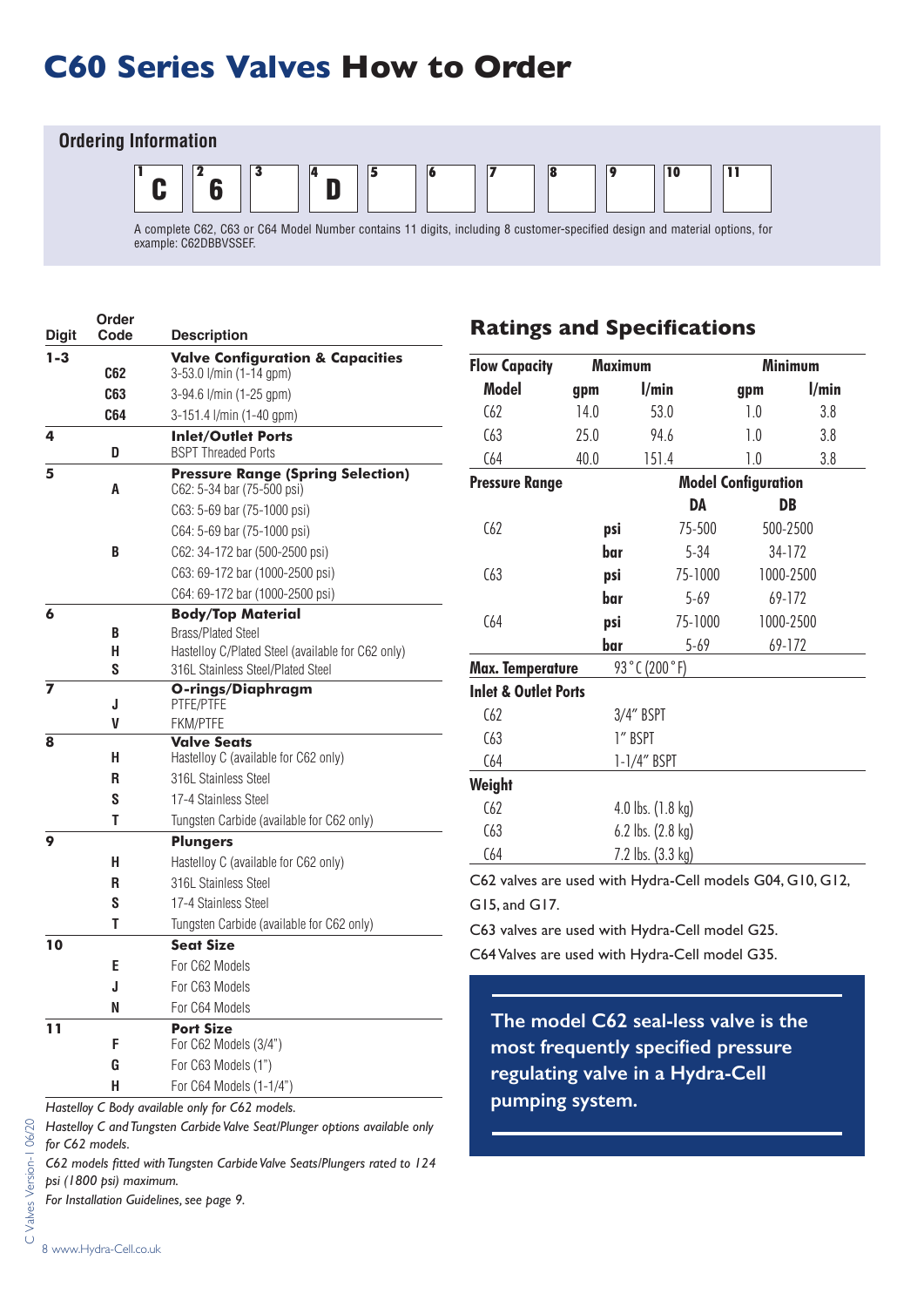# **Hydra-Cell® C Series Valves Reference**

### **Identifying Metallic Components**

Since it is often difficult to distinguish between metallic materials used, identification marks have been added to several machined metallic components of Hydra-Cell pumps and valves.

#### **Plunger (C22/C23/C24 Valves)**

Identified by ridges (or no ridges) around the tapered end.

| 17-4 SST    | 2 ridges  |
|-------------|-----------|
| 316L SST    | l ridge   |
| Hastelloy C | No ridges |



#### **Plunger Seat (C22/C23/C24 Valves)**

Identified by circular V-shaped grooves (or no grooves) on one face.

| <b>17-4 SST</b> | 2 grooves |
|-----------------|-----------|
| 316L SST        | I groove  |
| Hastelloy C     | No groove |



### **Installation Guidelines**

Hydra-Cell C Series pressure regulating valves are installed on the discharge side of the pump to regulate the pressure of downstream process or equipment.

#### **Pressure Regulator (Relief Valve) Guidelines**

- 1. Size the pressure regulator valve so that when fully open, it will be large enough to relieve the full capacity of the pump without excessive over-pressurising of the system.
- 2. Locate the valve as close to the pump as possible and ahead of any other valves.
- 3. Adjust the pressure regulating valve to no more than 10% over the maximum working pressure of the system. Do not exceed the manufacturer's pressure rating for the pump and/or regulator.